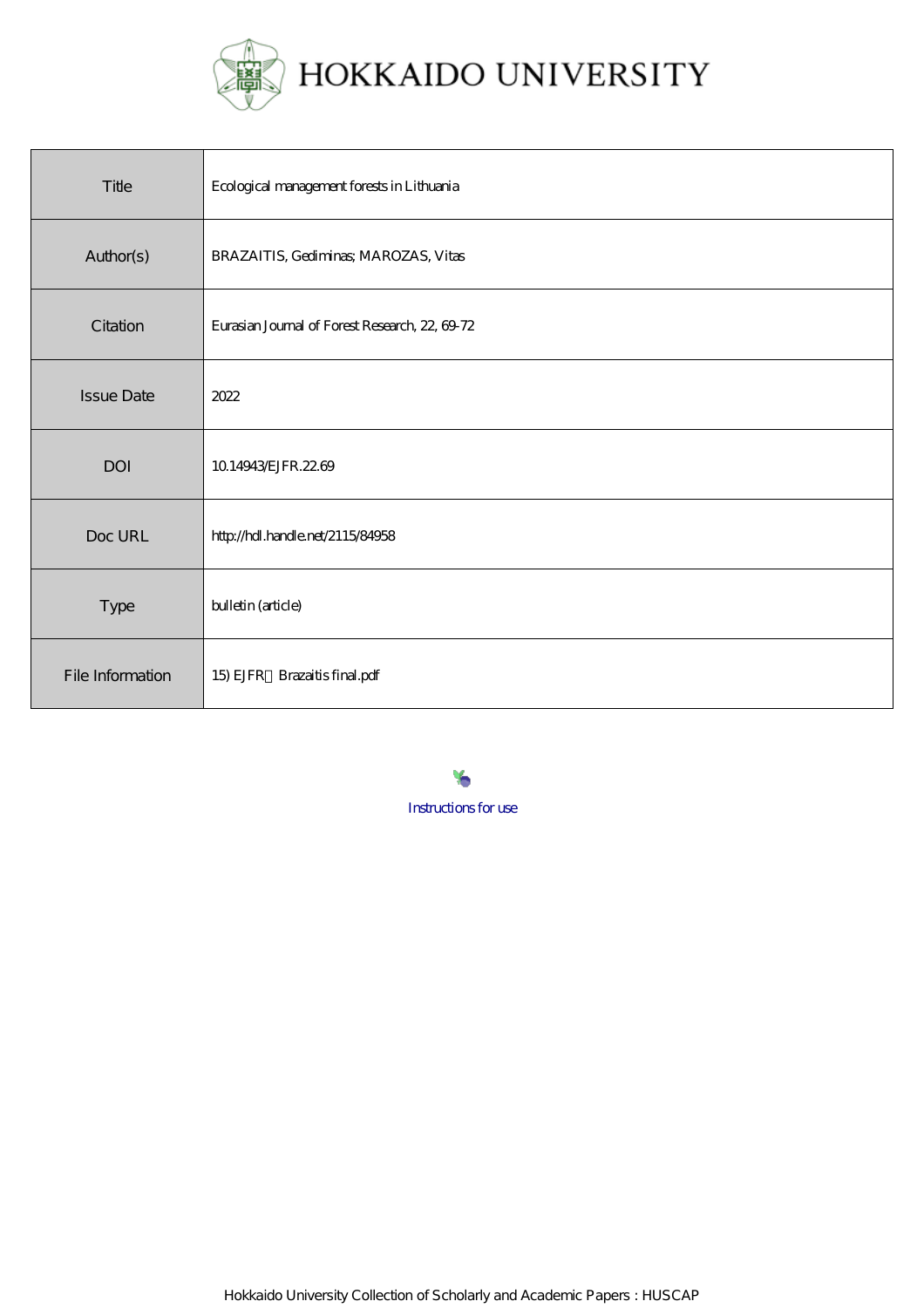# **Ecological management forests in Lithuania**

BRAZAITIS Gediminas<sup>1</sup> and MAROZAS Vitas<sup>2</sup>

<sup>1</sup>Institute of Forest Biology and Silviculture, The Agriculture Academy, Vytautas Magnus University, Kaunas dist. Lithuania, LT-53361<br><sup>2</sup> Department of Environment and Ecology, The Agriculture Academy of Vytautas Magnus university.

Kaunas, Lithuania, LT-53361

## **Abstract**

In ecological forest management, it is essential to find compromises between environmental and society's economic demands. In intensively managed forests dominated by clear-cutting, the effect appears beyond the management area. The effects can be seen up to 120m from the clear-cut area. A variety in the size of clear-cuts creates different conditions for birds and biodiversity and might be useful management tool to create a diverse environment on the landscape level. Thinning is a common silvicultural practice in most forests, we found negative short-term effect, however, we do not consider long-term negative impact on biodiversity. Tree retention and deadwood conservation during the final felling is an essential tool for the creation of long-term close-to-natural conditions in forests.

*Key words*: bird community, clear-cutting, deadwood, retention time, thinning.

## **Introduction**

In Ecological forest management it is important to find compromises between the economic and ecologic demands of society. To favor biodiversity, we need to mimic the natural disturbance processes on the tree, stand, and landscape levels (Kuuluvainen et al. 2021). Tree retention and deadwood conservation are vital to conserve natural deadwood that supports a vast group of species related to old-growth elements. (Gustafsson et al., 2010). Forest managers are applying the principles of retention forestry to extensive regions of temperate and boreal forests in Europe (Kuuluvainen et al. 2019; Gustafsson et al. 2020). Landscape-level management focuses on designing landscape shapes and sizes on a temporal scale, making it an excellent tool for creating sustainable conditions for various bird guilds and other taxa (Brazaitis, 2003). In this paper we aimed to review studies on ecological forest management in Lithuania, it covers the landscape effect of clear-cut areas, survival analysis of green tree retention and deadwood distribution.

## **Methods**

The study was fulfilled in south-west Lithuania, bordering temperate and boreal forests. Deciduous mixed forests (*Betula pendula, Populus tremula, Alnus glutinosa, Quercus robur, Carpinus betulus*) dominated with share of *Picea abies*.

Effect of clear-cutting on birds communities was studied within and outside clear-cut area. Birds were evaluated by two-time mapping method (Brazaitis and Kurlavičius, 2003) in naturally regenerating clear-cuts as well as standard line transect method by 200 m-length lines perpendicularly from clear-cut border further forest interior. Aiming to evaluate precommercial thinning we compare the data from thinned and not thinned natural



**Figure 1**. An aerial photography of the study sites including several tending treatments in forests. On left side extensive managed area by clear-cutting is combined with combined with continuous cover forest on right side. Details are referred to the next page.

regeneration up to 20 yrs old clear-cut areas. The effects of commercial harvest (thinning) were evaluated by standard line transect method fulfilled prior and after the thinning on the same routes.

Survival of biodiversity tree in clear-cut areas covered period of 1-6 yrs after clear-cutting (Figure 2). The studied parameters were consisted from tree species, diameter, development class, root nutrition area, distance from clear-cut edge evaluated, there were measured for every tree in clear-cut area. Finally, the analyses of deadwood were based on Lithuanian National Forest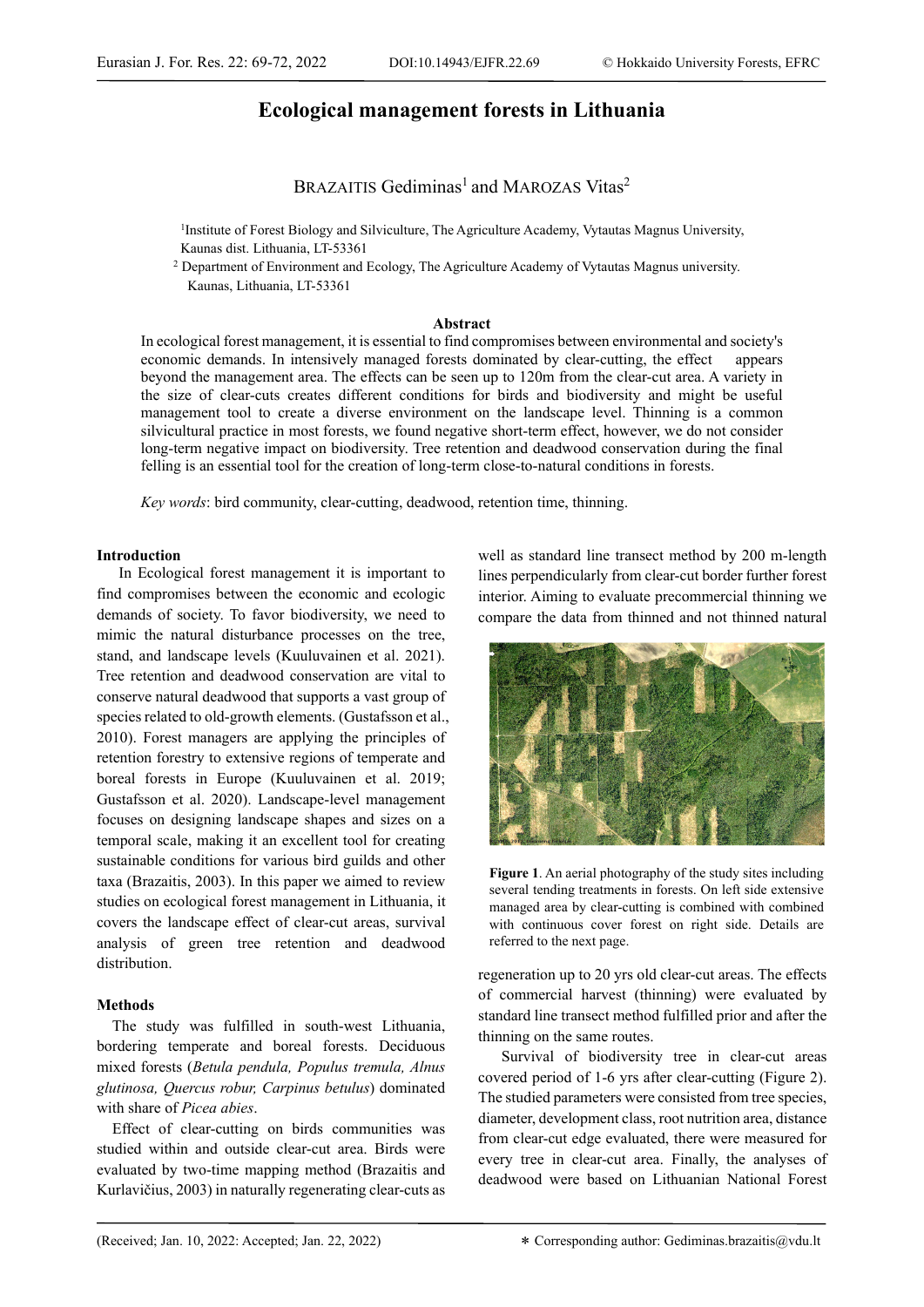

**Figure 2.** Survival of biodiversity trees within 6-yrs. after clear-cutting

Inventory data. We analysed how much deadwood volume of tree species was distributed within forest stands and landscape.

#### **Results**

## *Effect of clear-cutting on bird communities in forest landscapes*

Clear-cutting affects forest bird communities in several ways at the landscape level. The edge effect appears in remained old forests in vicinity of the clearcuts (Figure 3). The are several zones which consist of



the edge contact zone, the main edge zone, and the intermediate zone. These zones develop within the first 20 years after clear-cutting, and they formed a belt around the felled area and increase from 50 m to 120 m in width by diminishing the forest interior.

Bird communities appear at the edges of these zones as the total relative abundance of birds is almost the same along the edge-interior gradient. However, bird species showed different preferences for the edge. They were classified into the following guilds: edge (7 species), the edge zone (12 species), the forest interior (7 species), and those that show no preference (7 species). The most sensitive species was the red-breasted flycatcher

(*Ficedula parva*), which cannot be found in extensively managed landscapes, including suitable old stands due to the negative edge effect.

The clear-cut size determines the bird community structure in the regenerating area. The landscapes compared were 0.5 ha and 5.0 ha clear-cuts (the total clear-cut area was 100 ha). The 5.0 ha clearing showed a significantly higher number of species (43 to 18 species) but a much lower number of registered birds (650 to 950 pairs). With an increase in the size of the clear-cut area, the number of bird species increased, and the total density of the bird community decreased.

## *Influence of thinning on forest bird communities*

We studied non-commercial and commercial thinning and their effect on bird communities. Bush stage stand thinning affects species number and community density (Brazaitis et al., 2005). We observed a 1.7-2.4 decrease in species number and a 1.6-2.4 decline in relative density; however, species number and community density did not return to the pre-thinning levels within seven years of the thinning. Maximum horizontal leaf density at 1.5 m height was the most critical factor affecting breeding birds. The total number of bird species after commercial thinning showed little change (T=0.01;  $p$ <0.92), however, total bird abundance decreased by 1.39 (T=3.1;  $p<0.006$ ).

We analyzed 17 bird species for abundance, and 64.7% decreased, 29.4% increased, and 5.9% showed little change. The density of migrant birds significantly decreased (T=3.48; p<0.0024), sedentary birds increased slightly, but it was not statistically significant (T=1.58; p<0.13. We observed an adverse effect of thinning for vertebrate predators  $(T=2.61; p<0.02)$ , invertebrate predators (T=2.61; p<0.02), and herbaceous (T=2.76; p<0.02) bird species searching for food in the canopy and air (T=2.32;  $p<0.03$ ).

#### *Survival of biodiversity trees in clear-cut areas*

More than 75% of the biodiversity trees survived within six years after a clear-cut (Figure 3).

 However, in 12% of the clear-cuts studied, less than 60% of the biodiversity trees survived. Surviving trees had a higher diameter ( $F=2.77$ ;  $p<0.06$ ), a higher tree development class, and the density was more than ten trees/ha.

The survival probability of trees was more than 0.8 if the root nutrition area was  $>100$  m<sup>2</sup> (Figure 4). The most successful survivor trees were black alder (*Alnus glutinosa*), pedunculate oak (*Quercus robur*), and Scots pine (*Pinus sylvestris*). The most damaged tree species were silver birch (*Betula pendula*), common ash (*Fraxinus excelsior*), and Eurasian aspen (*Populus tremula*). The distance to the edge zone did not significantly affect tree survival.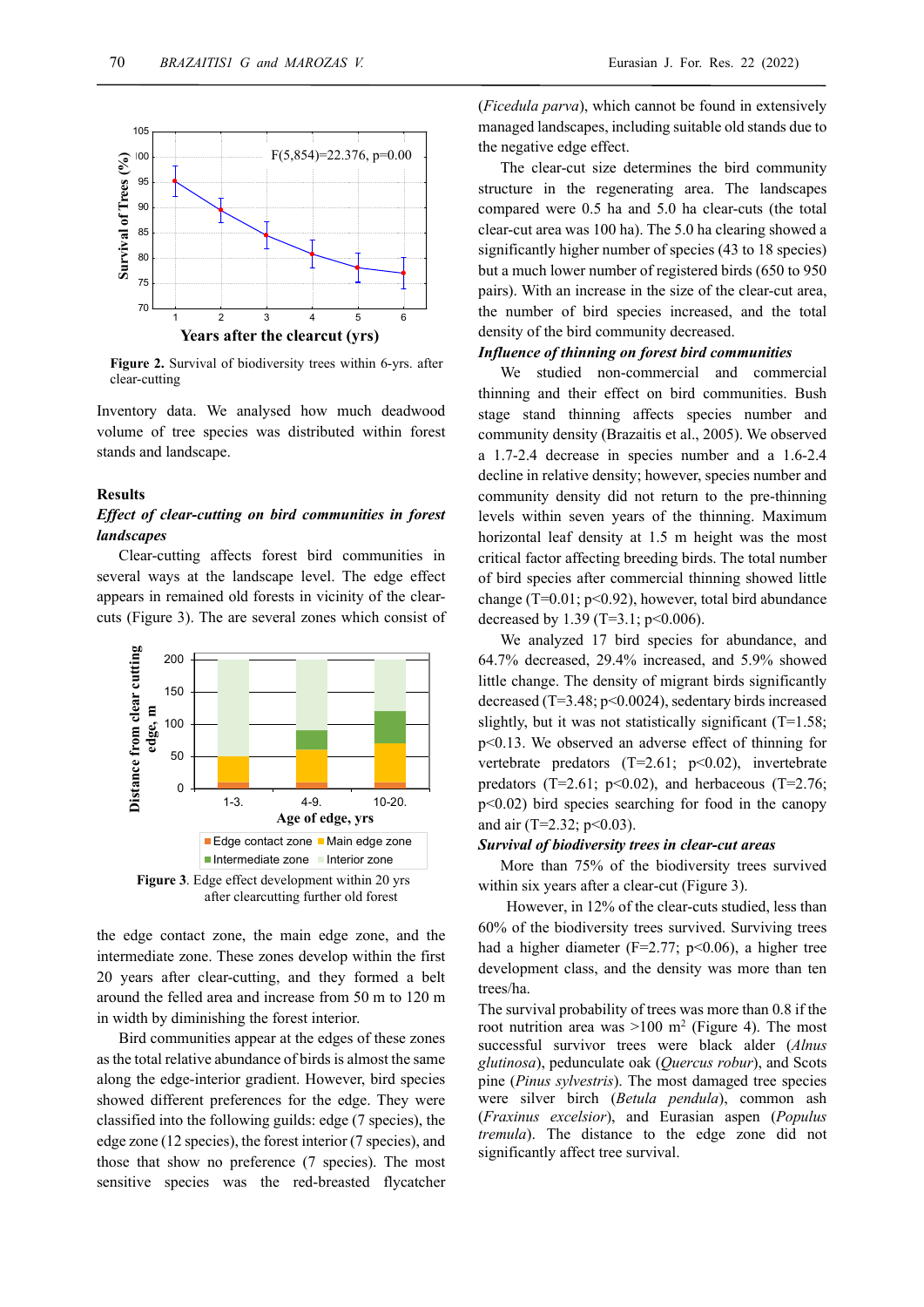

**Figure 4.** Tree-root nutrition area and survival probability of tree survival.

# *The extent of deadwood in Lithuanian forest landscapes*

Dead trees and course woody debris have essential role in biodiversity in a forest ecosystem (Figure 5). The



**Figure 5.** An example of dead tree and course woody debris in a forest ecosystem.

highest volumes of deadwood were in common ash (*Fraxinus excelsior*), Eurasian aspen (*Populus tremula*), and pedunculate oak (*Quercus robur*). The species with the lowest deadwood volumes were common hornbeam (*Carpinus betulus*), Scots pine, and Norway spruce (*Picea abies*).

The proportion of habitat over 80% was selected by birds where course woody debris attained above 20 m3/hr (Figure 6). The deadwood volumes were highest in stands older than 41 years, fully protected, and situated more than 350 m from roads. Evaluating the research area, almost 50% of it did not contain deadwood. However, the deadwood volume within 10% of the forest landscape exceeded 30 m<sup>3</sup>/ha.

## **Discussion**

As our study shows, forest management must decrease the amount of clear-cut edges in the forest landscape by cutting more solid shapes and larger clearcuts for conservation purposes (Figure 2). Bird guilds of forest interior and area sensitive species often prioritized

on conservation planning and at least 25 % of forested



Figure 6. Proportion of habitat selected by birds (%) and volume of course woody debris.

landscape must have solid unfragmented structure (Arroyo‐Rodríguez et al. 2020).

Creating larger fragments of relatively evenly aged stands will be a suitable habitat for forest interior oldgrowth species in the future. The rest of forest landscape with the variety of age and structure of stands would serve mainly for generalist, edge affiliated species (Mortelliti et al. 2010, Carrara et al., 20015). Our modelling of bird communities in clear-cut areas shows there are no optimal size ensuring both, the highest species number and density. The landscape must contain variety in clear-cut sizes and it must mimic size distribution of prevailing natural disturbances (Angelstam, 1998; Kuuluvainen et al., 2021). As in our study region dominate deciduous mixed forests, disturbed by small scale events, so large number of small clear-cuts should be prioritized (Figure 2).

Bird community structure is affected by stand thinning's. Non-commercial thinning negatively affects bird species richness and density as well as commercial only density. It contradicts with other author findings (Artman, 2003, de la Montana et al. 2006, Gonsalves et al. 2018), where registered neutral or positive effect.

Our study assessed comparatively short-term effect of thinning, however long-term effect of both thinning types might be positive as: (I) non-commercial thinning increase significantly the longevity of semi-open habitat, important for most of typical bird species; (II) commercial thinning might enhance undergrowth and spatial diversity; (III) due to habitat tenancy some migrant birds avoid recently disturbed areas and might return after a while. Commercial thinning in similar yearly proportions allows for forest birds to adapt to such disturbance. Thinning significantly influences bird distribution, but we do not have enough evidence to conclude it affects population status. However, birds might have to change their breeding location inside the forest landscape which might increase mortality.